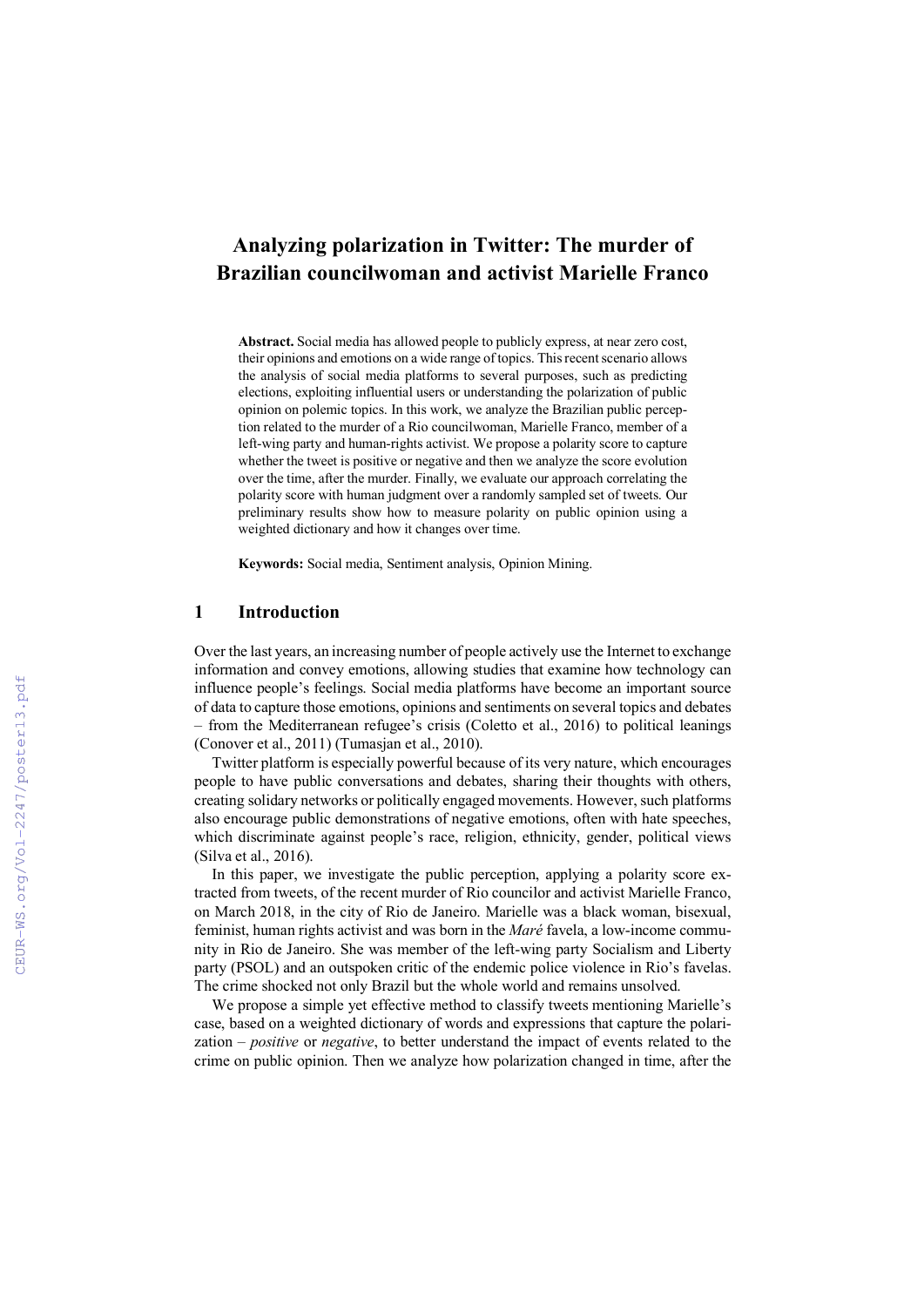murder. Finally, we evaluate the experiment on correlating a random sample of polarized tweets with human judgment.

# **2 Related work**

Over the last years, the interest in Sentiment Analysis and Opinion Mining using social media such as Twitter has been increasing rapidly.

Some works surveys the techniques and approaches that addresses the new challenges raised by sentiment-aware applications, as compared with more traditional factbased analysis (Pang et al., 2008). Combined methods mix lexicon-based and machinelearning based, in order to classify Twitter messages (Kolchyna et al., 2015). POSspecific prior polarity features are also exploited on sentiment analysis on Twitter data (Agarwal et al., 2011). Twitter is also used to understand the political sentiment on public opinion, for instance, on predicting the political alignment of Twitter users based on the political communication in the run-up to the 2010 U.S midterm elections (Conover el at., 2010). Other works exploit popular or influential users on Twitter, investigating the positive-negative influence measured between popular users and their audience (Bae et al., 2012) or comparing measures of influence, such as indegree, retweets, and mentions (Cha et al., 2010).

The contributions of this work are the following: (i) the creation of a weighted dictionary, in Portuguese, with *positive* and *negative* terms related to the topic, that can be profitably reused in other contexts; (ii) an analyze of the Marielle's murder impact on public opinion and how events changed the polarity over the period of time analyzed.

# **3 Data collection**

We used the Twitter Standard Search API to gather tweets mentioning Marielle. We manually choose, as search input, some general keywords related to the topic *'#marielle', '#mariellefranco',* and also some hashtags frequently used to express support as *'#mariellevive'* (marielle lives)*, '#naofoiassalto'* (it was not a robbery)*, '#mariellepresente', '#mariellefrancopresente', '#todospormarielle'* (everyone for Marielle)*, '#justicapormarielle'* (justice for Marielle)*, '#pormarielleeanderson'* (for Marielle and Anderson, her car driver which was also murdered). We did not find explicitly negative hashtags related to the case. From the total tweets we collected, we filtered out only tweets written in Portuguese, most present language in the initial dataset (545,116 tweets, 73% of the total), as shown in Table 1.

**Table 1.** Summary of the dataset.

| <b>Description</b>     | # Total |
|------------------------|---------|
| Total tweets collected | 794.890 |
| Portuguese tweets      | 545,116 |
| Distinct users         | 185,821 |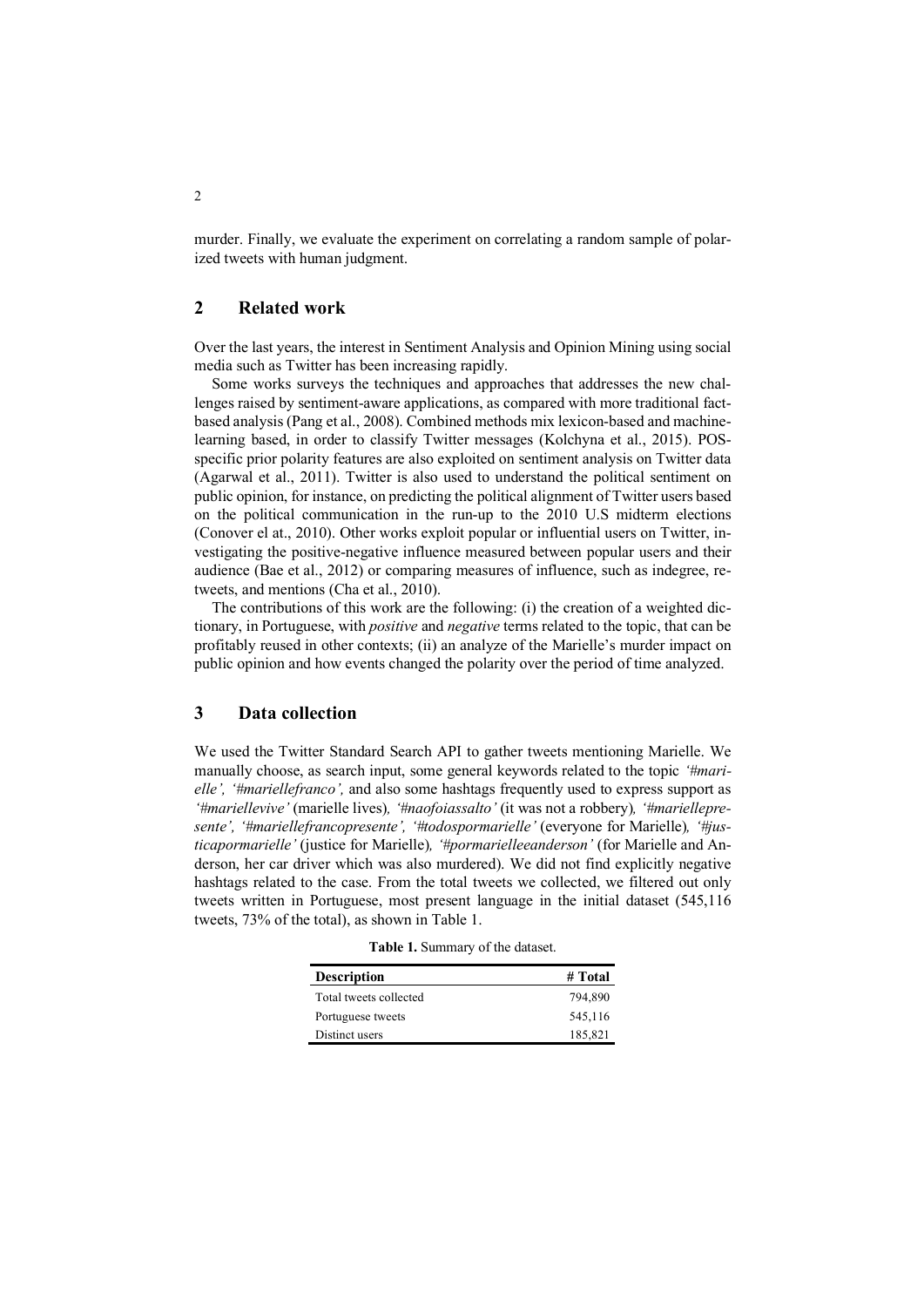Tweets were collected comprising a period of 50 days, from 14<sup>th</sup> March to 9<sup>th</sup> May, with a 6 days gap (from  $21<sup>th</sup>$  March to  $24<sup>th</sup>$  March and from  $24<sup>th</sup>$  April to  $25<sup>th</sup>$  April) due to infrastructure problems. Fig. 1 depicts the number of tweets collected along the days. The day with more mentions to the topic was the  $15<sup>th</sup>$  March, the day just after the murder, with 74,418 tweets (the crime happened in the night of the 14<sup>th</sup> March).



Fig. 1. Tweets collected per day from 14<sup>th</sup> March to 9<sup>th</sup> May 2018.

# **4 Polarizing tweets with a weighted dictionary**

We are interested in finding whether a tweet express a *positive*, *negative* or *neutral* sentiment related to Marielle's case. In order to classify the tweets into these three classes, we take advantage of a dictionary with negative and positive terms, related to the topic.

The tweet polarity score *p* captures the tweet perception related to Marielle's case and rely on the tweet terms that match the dictionary terms as defined as following:

$$
p = (\text{ft.w}_t) \quad \text{for all } t \in T \text{ if } t \in D \tag{1}
$$

where

- t is a term found in the tweet.
- T is the set of terms found in the tweet.
- D is the dictionary with positive and negative terms *t* and weights *w*.
- $\bullet$  f<sub>t</sub> is the frequency of each term t found in the tweet.
- $w_t$  denotes the weight of t. If the term express negative feelings,  $w_t$  is negative, otherwise,  $w_t$  is positive

When  $p$  is zero, meaning that the tweet terms do not match any dictionary terms, the tweet is considered as *neutral*.

Initially, we manually created an initial dictionary (or *seeds*) with obvious terms*,* in Portuguese, representing general insults, outrages, and hate speeches. We ranked the tweets in ascendant order of polarity score *p*, in order to examine the tweets with more negative polarity. We found additional terms insulting her as bisexual woman (with misogynistic/homophobic language); swearing her party, offending her ideals as human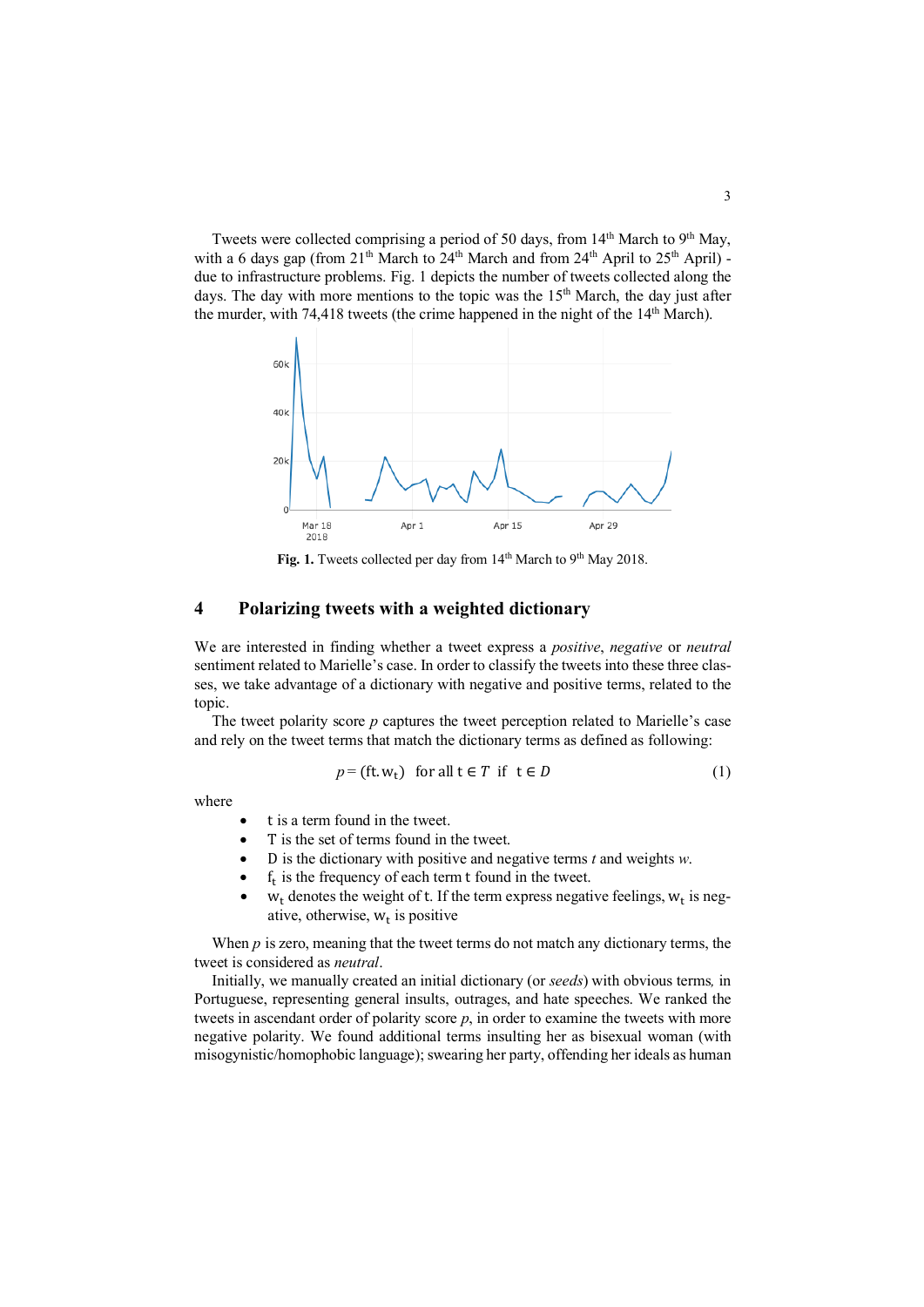rights activist and even terms expressing a revenge feeling, implying that she deserved to die.

Later, we analyzed the most positive tweets, on ranking *p* in descendent order. We found very positive words supporting the councilwoman, her party, and also claiming the investigators for justice. Table 2 shows 6 out of the 102 terms of the dictionary, its weights and its frequency in the dataset, i.e, the number of occurrences.

| term               | translation                                   | $#$ weight | # occurrences |
|--------------------|-----------------------------------------------|------------|---------------|
| semente            | seed                                          | $+2$       | 3492          |
| lute como Marielle | fight as Marielle                             | $+2$       | 895           |
| descanse em paz    | rest in peace                                 | $+1$       | 511           |
| <i>abortista</i>   | abortionist                                   | $-2$       | 31            |
|                    | vereadora irrelevante irrelevant councilwoman | - 1        | 334           |

**Table 2.** Weighted dictionary with terms and weights.

The term *semente* means *seed* (used to refer to Marielle's legacy, on inspiring other black and poor women on political career). The depreciative term *abortista* means *abortionist* (she was a pro-choice councilwoman). We considered the terms root (or *stems*), to capture all its variations, since we do not distinguish their categories – such as noun, adjective and verb. Table 3 shows some tweets, and their polarity scores. The symbol & refers to the logical AND (both terms have to be present and *vtnc* is a short for 'vai tomar no cu', means *fuck off*.

#### **Table 3.** Tweets with final polarity scores.

| <b>Tweet</b>                                                                                                                                                                                                                                       | polarity<br>score <i>p</i> | terms and weights                              |
|----------------------------------------------------------------------------------------------------------------------------------------------------------------------------------------------------------------------------------------------------|----------------------------|------------------------------------------------|
| pensei que fosse para mandar <b>canonizar</b> a falecida<br>vereadora comunista e protetora de bandidos.                                                                                                                                           | - 5                        | canoniz & vereadora -3<br>prote $&$ bandid -2  |
| $\#V TNC$ Essa vereadora era uma canalha que de-<br>fendia bandidos!                                                                                                                                                                               | $-4$                       | defen & bandid -2<br>$v$ tnc $-1$<br>canalha-1 |
| <b>Dia triste</b> para quem tinha esperanças de uma pá-<br>tria justa, igualitária e democrática. Profunda-<br>mente arrasada com essa notícia. O racismo e a<br>intolerância assumindo formas dantescas. preci-<br>samos fazer a nossa voz ecoar. | $+2$                       | dia $&$ triste +1<br>$arrasad + 1$             |
| <b>Tentaram calar</b> #MartinLutherKing e #Marielle-<br>Franco, não sabiam que ambos são sementes. Es-<br>tamos florescendo, mestres                                                                                                               | $+3$                       | semente $+2$<br>tentaram $\&$ calar +1         |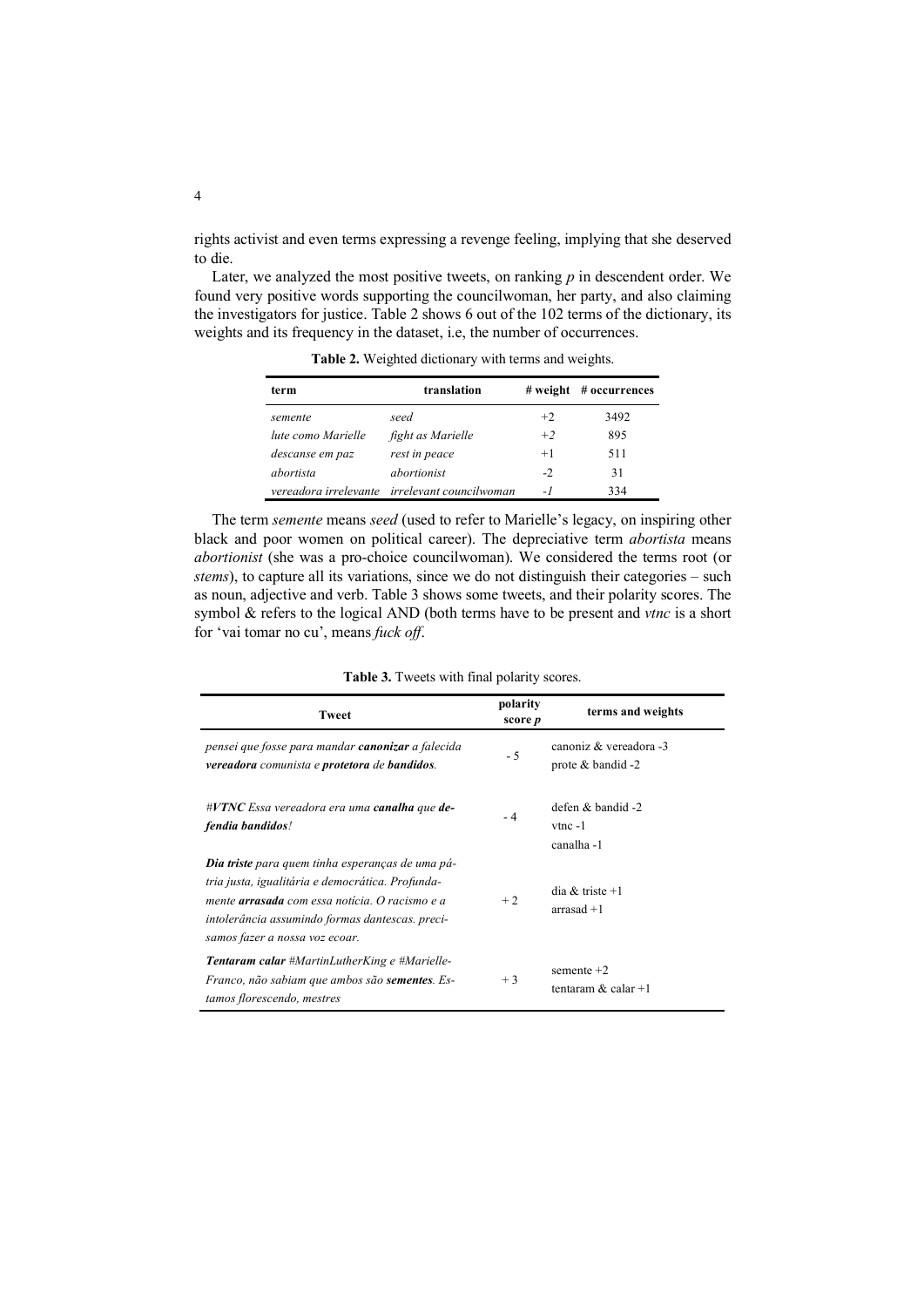It is important to notice that we found several false negatives, classified as negative but actually positive. For instance, the tweet ('*as pernas chegam a tremer quando escuto um pessoal falando que Marielle defendia bandido', translated: my legs shake when I hear people saying that Marielle protected criminals*) got initially -2 as polarity score, because it contains the negative term *defend* & *bandid*. However, the user was actually criticizing someone else' speech, that, in turn, would be classified as negative. These sentences often include common expressions inferring that the opinion stated is not of that user, but from someone else (for instance, '*um pessoal falando que*'). As a turnaround to this challenge, we applied a simple heuristic: when we found these common sentences, we inverted the tweet final polarization (-2 turned 2 in this example, so the negative polarity turned positive).

We then computed the total polarity score for each day analyzed in the period, summing the polarity scores of all tweets of the 50 days analyzed, after Marielle's murder. Figure 2 shows (i) the total positive scores on the given days (blue bars), (ii) the total negative scores on the given day (red bars), and (iii) the final polarity scores on each day (black line). For most of the analyzed days, the positive p scores were overwhelmingly superior to the total negative p scores, i.e., tweets were much more positive than negative. However, there were few days when the negative scores overpassed the positive ones.



**Fig. 2.** Polarity scores over the period of time analyzed.

The five days following Marielle's murder were marked by a majority of supportive tweets, albeit that several fake news stating that Marielle was married with a traffic dealer were being spread from the day after the murder, which very likely increased the negative scores on that period, as can be seen in Figure 2. We identified also several tweets mentioning the Brazilian ex-president Lula and his arrest (that happened on  $7<sup>th</sup>$ April 2018). A possible reason for that is both are left-wing politicians, therefore the associations made in those tweets attacked Marielle's reputation by associating her with a politician that was on the verge of being arrested. One month after the murder (on  $14<sup>th</sup>$ April), a spike in the total positive p score reflected tweets demanding justice and answers from investigators (see Figure 2). Other positive peaks reflect some tweets from celebrities and politicians, supporting Marielle and claiming for justice, that got viral.